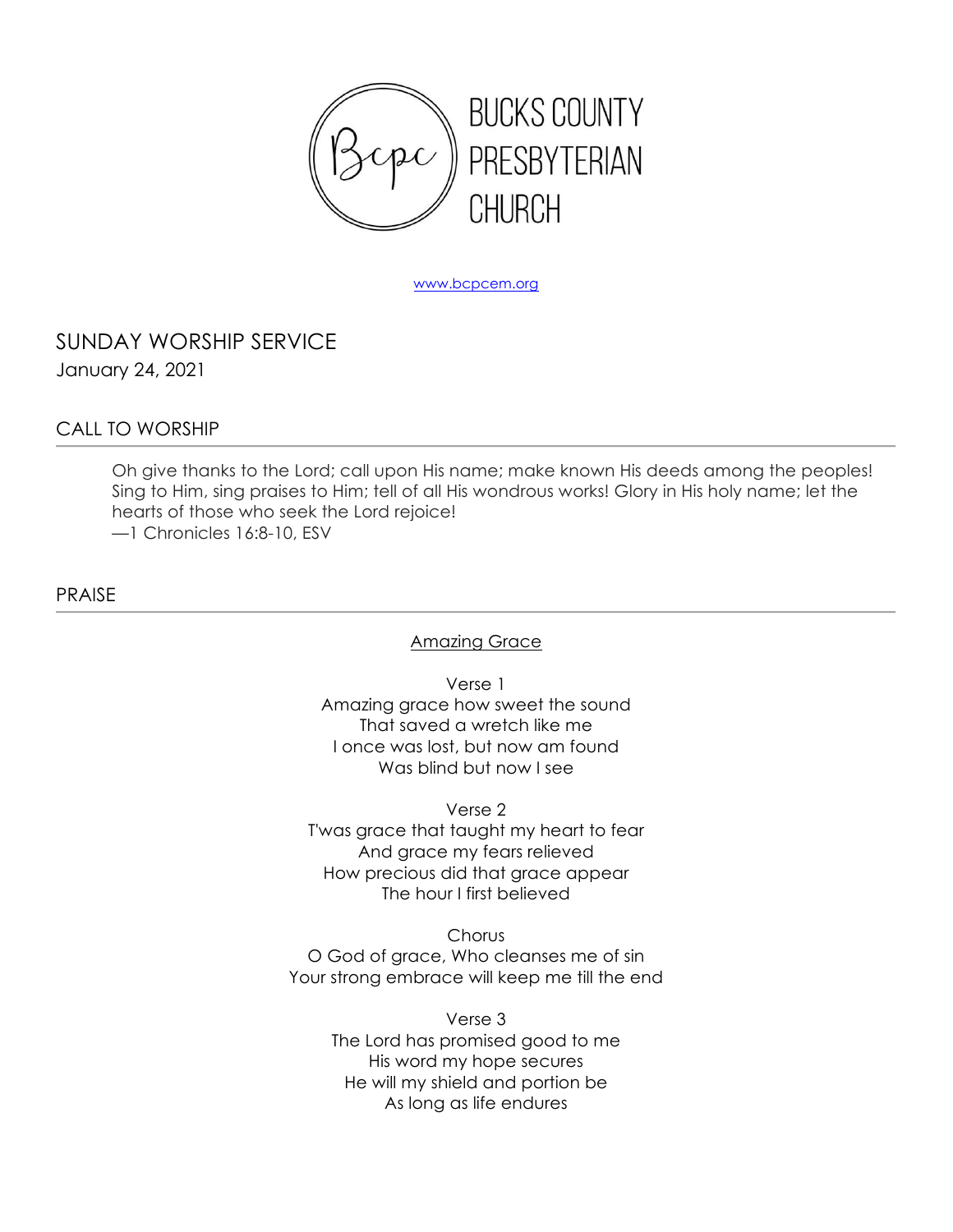#### Verse 4 The earth shall soon dissolve like snow The sun forbear to shine But God, who called me here below Will be forever mine

# CALL TO CONFESSION

Seeing that we have a great High Priest who has entered the inmost heaven, Jesus the Son of God, let us therefore approach the throne of grace with fullest confidence, that we may receive mercy for our failures and grace to help in the hour of need. In the strength of this assurance, let us confess our sins to God. —based on Hebrews 4:14, 16

# SILENT CONFESSION

# CORPORATE PRAYER

LORD JESUS, Give me a deeper repentance, a horror of sin, a dread of its approach; help me chastely to flee it, and jealously to resolve that my heart shall be Thine alone. Give me a deeper trust, that I may lose myself to find myself in Thee, the ground of my rest, the spring of my being. Give me a deeper knowledge of Thyself as Saviour, Master, Lord, and King. Give me deeper power in private prayer, more sweetness in thy Word, more steadfast grip on its truth. Give me deeper holiness in speech, thought, action, and let me not seek moral virtue apart from Thee. Plough deep in me, great Lord, heavenly Husbandman, that my being may be a tilled field, the roots of grace spreading far and wide, until Thou alone art seen in me, Thy beauty golden like summer harvest, Thy fruitfulness as autumn plenty. I have no Master but Thee, no law but Thy will, no delight but Thyself, no wealth but that Thou givest, no good but that Thou blessest, no peace but that Thou bestowest. I am nothing but that Thou makest me, I have nothing but that I receive from Thee, I can be nothing but that grace adorns me. Quarry me deep, dear Lord, and then fill me to overflowing with living water.

# ASSURANCE OF FORGIVENESS

"The Lord is merciful and gracious, slow to anger and abounding in steadfast love. He will not always chide, nor will He keep His anger forever. He does not deal with us according to our sins, nor repay us according to our iniquities. For as high as the heavens are above the earth, so great is His steadfast love toward those who fear Him; as far as the east is from the west, so far does He remove our transgressions from us." — Psalm 103:8-12, ESV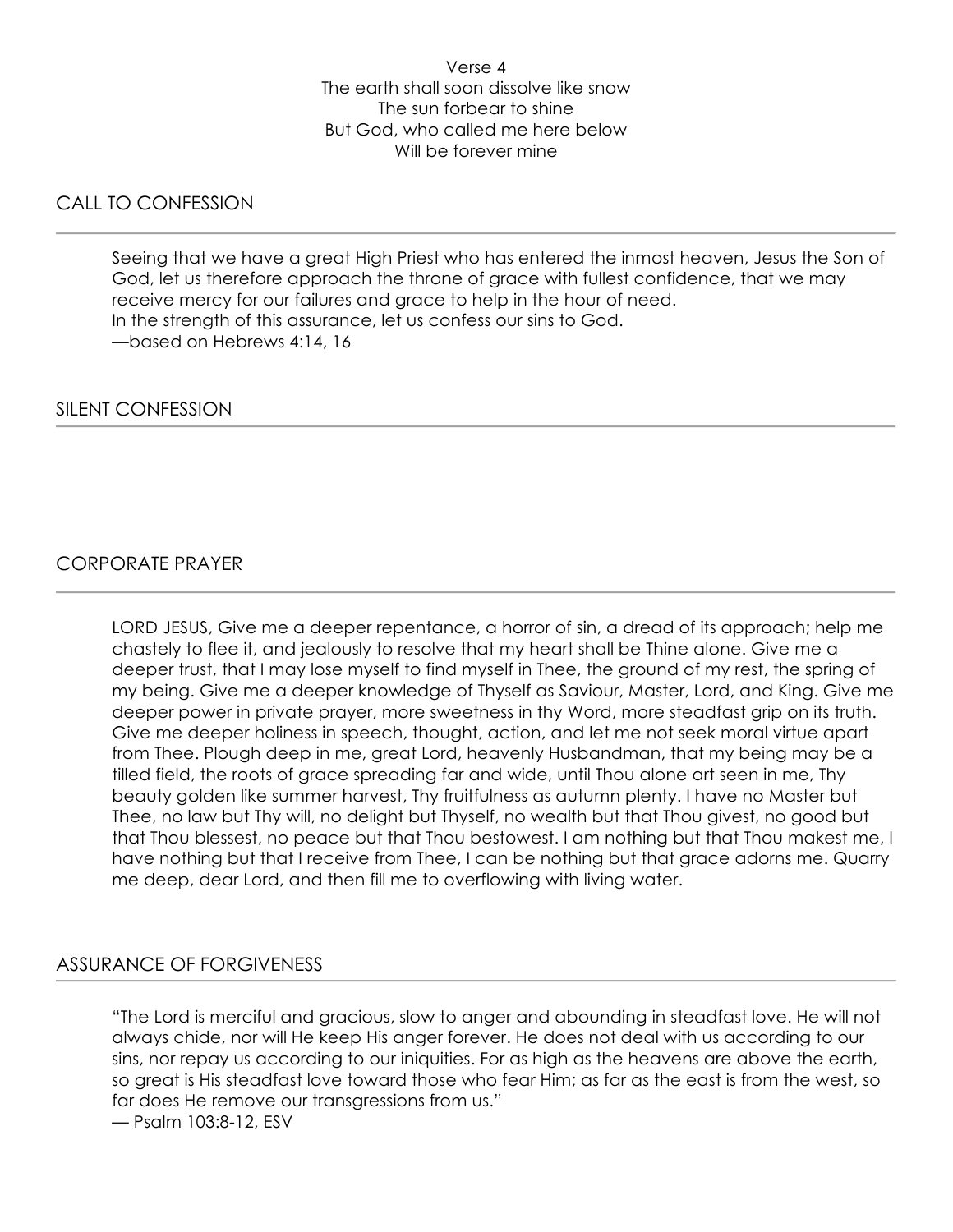Judges 21:25

*25 In those days there was no king in Israel. Everyone did what was right in his own eyes.*

SERMON

People Without a King **People Without a King and Performance Pastor Peter Pak** 

# OFFERING & RESPONSE SONG

Please visit www.bcpcem.org/give

### Here Is Love

Verse 1

Here is love, vast as the ocean Loving kindness as the flood When the Prince of Life, our Ransom Shed for us His precious blood Who His love will not remember? Who can cease to sing His praise? He can never be forgotten Throughout Heav'n's eternal days

Verse 2

On the mount of crucifixion Fountains opened deep and wide Through the floodgates of God's mercy Flowed a vast a gracious tide Grace and love, like mighty rivers Poured incessant from above And Heav'n's peace and perfect justice Kissed a guilty world in love

Chorus 2

Who His love will not remember? Who can cease to sing His praise? He can never be forgotten Throughout Heav'n's eternal days

#### Bridge

No love is higher, no love is wider No love is deeper, no love is truer No love is higher, no love is wider No love is like Your love, O Lord